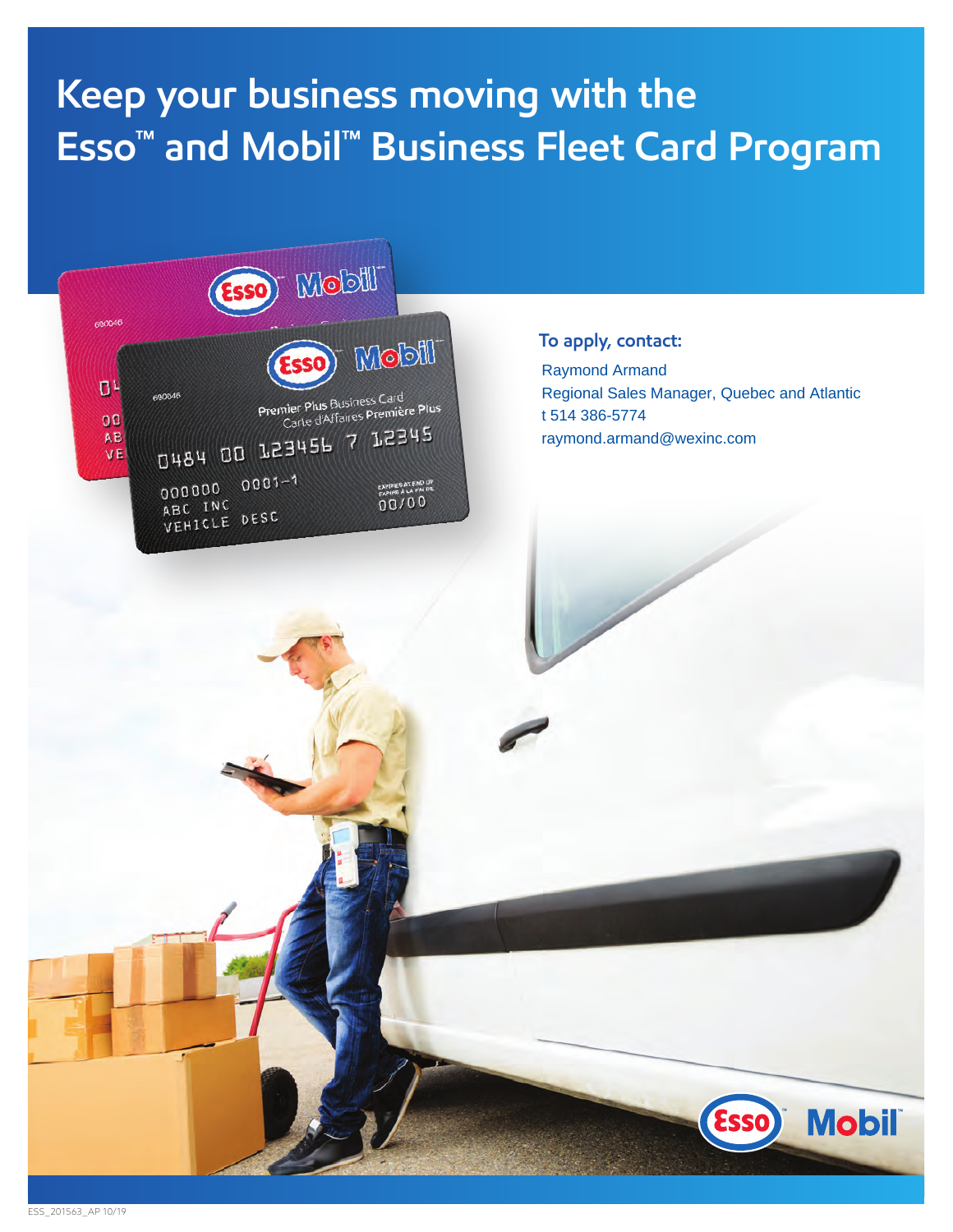# **Save time and money with the Esso™ and Mobil™ Business Fleet Card Program**

Whether you have a small sales force or a large fleet of service vehicles, the Esso and Mobil Business Fleet Card Program gives you exceptional *fuel savings*, powerful and easy-to-use *fuel management tools* and broad *acceptance* at Canada's largest retail fuel network with over 2,000 Esso and Mobil stations.

## Esso and Mobil Business Fleet Card Program Benefits

|             | $\mathbf{S}$            |                    |                 |
|-------------|-------------------------|--------------------|-----------------|
| Maximize    | Award-winning           | Get on the road to | Save 10% on     |
| profits     | <b>Customer Service</b> | rewards with the   | all oil changes |
| with volume | available to answer     | Esso Extra or PC   | at Mr. Lube.*   |
| discounts.  | questions 24/7.         | Optimum programs.  | <b>MR.LUBE</b>  |

### One great network. Two levels of service.





\*When you show your Esso and Mobil Business Card or Premier Plus Business Card.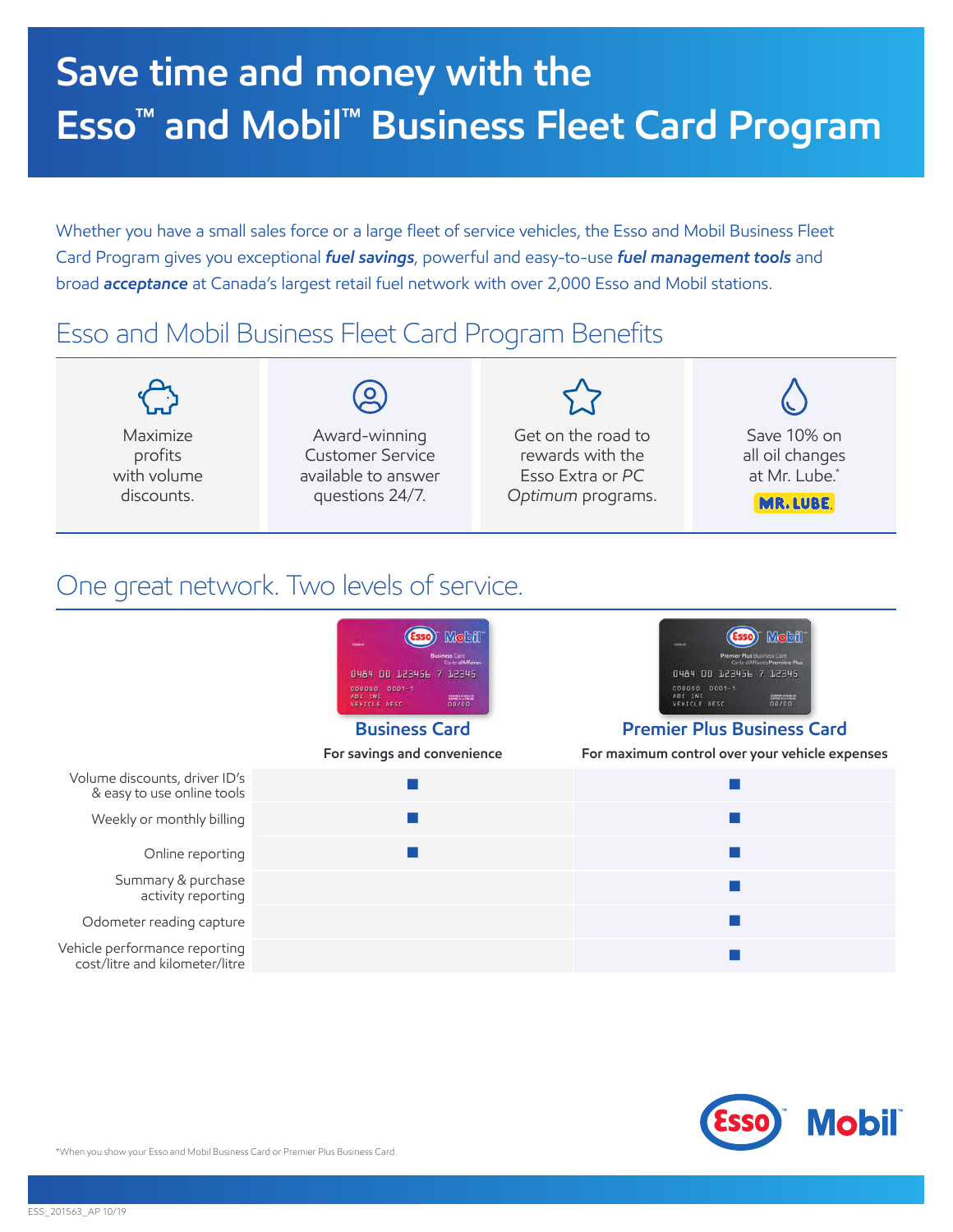## **Enjoy convenience and rewards with the Esso™ and Mobil™ Business Fleet Card Program**

### Get on the road to rewards!

Get on the road to rewards when you swipe an Esso Extra or *PC Optimum* card on eligible purchases at participating Esso and Mobil stations across Canada.

### **Reward employees — and yourself — with the Esso Extra Program.**

Earn 1 or more Esso Extra points for every eligible dollar you spend at Esso stations across Canada. Then, redeem your points for great rewards at the station like gas, car washes, snacks and more! Rewards start at 150 points. The Esso Extra program is also available at select Mobil stations in Canada excluding Mobil stations located adjacent to a Loblaw banner grocery store. **Learn more at [essoextra.com](https://www.essoextra.com/pages/Home.aspx?lang=en-CA).**

### **Now earn** *PC Optimum* **points at the pump!**

Now earn up to 10 points per litre of fuel and 10 points per dollar spent on eligible convenience and car wash purchases at Esso stations nationwide. Plus, continue to earn *PC Optimum* points at select Mobil stations in Canada excluding Mobil stations located adjacent to a Loblaw banner grocer store. Want to accelerate your points? Get bonus offers when you register for personalized offers on the *PC Optimum* app or at pcoptimum.ca. *PC Optimum* points can be redeemed for almost anything at participating Loblaw banner grocery stores and Shoppers Drug Mart locations. **To learn more visit [pcoptimum.ca](https://www.pcoptimum.ca/).**



**ESSO EXTRA** 



For complete Esso Extra program terms and conditions visit essoextra.com. For complete PC Op*timum* program terms and conditions visit<br>pcoptimum.ca. Esso and EssoExtra are registered trade-marks of Imperial Oil Limited. Im